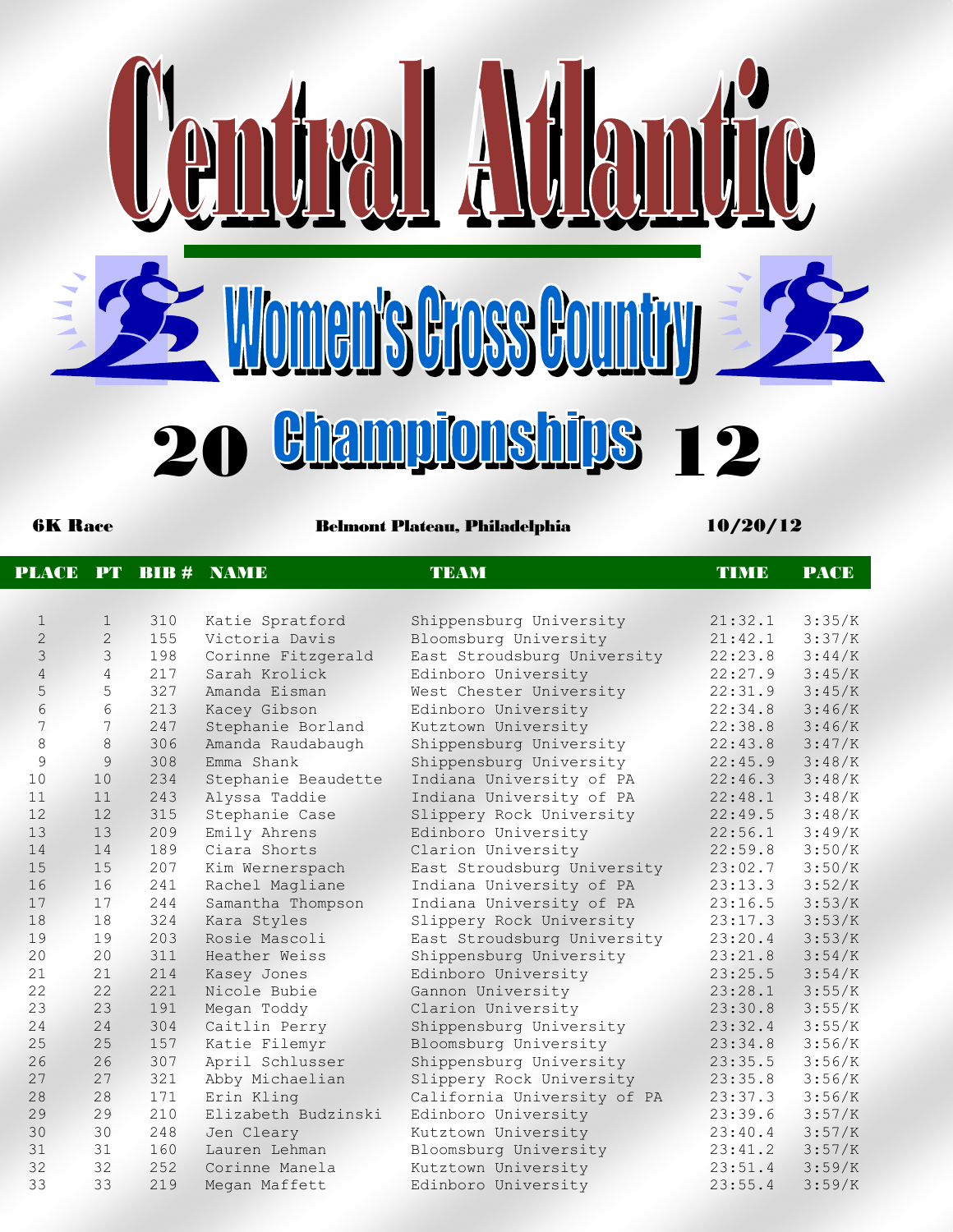| 34 | 34  | 323 | Janine Powis                             | Slippery Rock University    | 23:57.9            | 4:00/K |
|----|-----|-----|------------------------------------------|-----------------------------|--------------------|--------|
| 35 | 35  | 238 | Katie Koenig                             | Indiana University of PA    | 23:59.5            | 4:00/K |
| 36 | 36  | 246 | Maria Borland                            | Kutztown University         | 24:01.0            | 4:00/K |
| 37 | 37  | 251 | Molly MacDonald                          | Kutztown University         | 24:01.6            | 4:00/K |
|    |     |     |                                          |                             |                    |        |
| 38 | 38  | 167 | Allison Hall                             | California University of PA | 24:05.1            | 4:01/K |
| 39 | 39  | 295 | Sarah Mulvey                             | Millersville University     | 24:05.2            | 4:01/K |
| 40 | 40  | 158 | Kelsey Harm                              | Bloomsburg University       | 24:07.3            | 4:01/K |
| 41 | 41  | 154 | Lauren Bond                              | Bloomsburg University       | 24:08.2            | 4:01/K |
|    |     |     |                                          |                             |                    |        |
| 42 | 42  | 331 | Leigh Manning-Smith                      | West Chester University     | 24:09.2            | 4:02/K |
| 43 | 43  | 162 | Shelby Pealer                            | Bloomsburg University       | 24:11.2            | 4:02/K |
| 44 | 44  | 253 | Frances McNally                          | Kutztown University         | 24:12.4            | 4:02/K |
| 45 | 45  | 261 | Laura Histand                            | Lock Haven University       | 24:14.4            | 4:02/K |
| 46 | 46  | 263 | Jessica McDonald                         | Lock Haven University       | 24:15.5            | 4:03/K |
|    |     |     |                                          |                             |                    |        |
| 47 | 47  | 312 | Katie Wiechelt                           | Shippensburg University     | 24:16.4            | 4:03/K |
| 48 | 48  | 175 | Alexandra Zanella                        | California University of PA | 24:17.9            | 4:03/K |
| 49 | 49  | 326 | Brittany Boyer                           | West Chester University     | 24:18.7            | 4:03/K |
| 50 | 50  | 223 | Veronica Bujdos                          | Gannon University           | 24:18.9            | 4:03/K |
|    |     |     |                                          |                             |                    |        |
| 51 | 51  | 269 | Savannah Boucher                         | Mansfield University        | 24:19.7            | 4:03/K |
| 52 | 52  | 258 | Ashley Daniels                           | Lock Haven University       | 24:20.5            | 4:03/K |
| 53 | 53  | 239 | Jane Looby                               | Indiana University of PA    | 24:20.8            | 4:03/K |
| 54 | 54  | 188 | Milea Schall                             | Clarion University          | 24:29.1            | 4:05/K |
|    |     |     |                                          |                             |                    |        |
| 55 | 55  | 294 | Brittney Martin                          | Millersville University     | 24:31.3            | 4:05/K |
| 56 | 56  | 174 | Carly Youngeberg                         | California University of PA | 24:31.8            | 4:05/K |
| 57 | 57  | 250 | Jessie Huber                             | Kutztown University         | 24:31.9            | 4:05/K |
| 58 | 58  | 320 | Karly Knechtel                           | Slippery Rock University    | 24:36.3            | 4:06/K |
| 59 |     | 309 | Heidi Shuck                              |                             |                    | 4:06/K |
|    | (7) |     |                                          | Shippensburg University     | 24:38.8            |        |
| 60 | 59  | 163 | Courtney Werner                          | Bloomsburg University       | 24:46.2            | 4:08/K |
| 61 | 60  | 218 | Hannah Kucewicz                          | Edinboro University         | 24:47.6            | 4:08/K |
| 62 | 61  | 242 | Yelena Share                             | Indiana University of PA    | 24:54.8            | 4:09/K |
| 63 | 62  | 314 | Shannon Byerly                           | Slippery Rock University    | 24:55.2            | 4:09/K |
|    |     |     |                                          |                             |                    |        |
| 64 | 63  | 205 | Abby Ross                                | East Stroudsburg University | 24:55.5            | 4:09/K |
| 65 | (7) | 233 | Katie Barrett                            | Indiana University of PA    | 24:55.6            | 4:09/K |
| 66 | 64  | 322 | Jenny Picot                              | Slippery Rock University    | 24:56.3            | 4:09/K |
| 67 | 65  | 230 | Emily Reinhart                           | Gannon University           | 24:59.2            | 4:10/K |
|    |     |     |                                          |                             |                    |        |
| 68 | (7) | 161 | Bridget McDermott                        | Bloomsburg University       | 25:02.9            | 4:10/K |
| 69 | 66  | 329 | Mara Kelly                               | West Chester University     | 25:04.6            | 4:11/K |
| 70 | (7) | 211 | Dana Cerroni                             | Edinboro University         | 25:10.3            | 4:12/K |
| 71 | 67  | 267 | Emiley Stapleton                         | Lock Haven University       | 25:12.1            | 4:12/K |
| 72 | (7) | 215 | Noelle Jurcak                            | Edinboro University         | 25:12.6            | 4:12/K |
|    |     |     |                                          |                             |                    |        |
| 73 | 68  | 166 | Melissa David                            | California University of PA | $25:12.9$ $4:12/K$ |        |
| 74 | 69  | 293 | Amanda Long                              | Millersville University     | 25:15.0            | 4:13/K |
| 75 | (7) | 316 | Brittany Fagan                           | Slippery Rock University    | 25:15.1            | 4:13/K |
| 76 | 70  | 257 | Erin Craig                               | Lock Haven University       | 25:15.8            | 4:13/K |
|    |     |     |                                          |                             |                    |        |
| 77 | (7) | 301 | Jessica Collins                          | Shippensburg University     | 25:17.8            | 4:13/K |
| 78 | 71  | 202 | Kim Lowry                                | East Stroudsburg University | 25:19.4            | 4:13/K |
| 79 | 72  | 197 | Chelsea Conover                          | East Stroudsburg University | 25:19.7            | 4:13/K |
| 80 | 73  | 170 | Brittney Kanach                          | California University of PA | 25:23.3            | 4:14/K |
| 81 | 74  | 328 | Trish Evans                              | West Chester University     | 25:28.4            | 4:15/K |
|    |     |     |                                          |                             |                    |        |
| 82 | 75  | 270 | Kait Cheqwidden                          | Mansfield University        | 25:29.9            | 4:15/K |
| 83 | 76  | 298 | Elizabeth Reese                          | Millersville University     | 25:32.2            | 4:15/K |
| 84 | 77  | 256 | Melynda Beam                             | Lock Haven University       | 25:38.3            | 4:16/K |
| 85 | (7) | 317 | Jordan Hausladen                         | Slippery Rock University    | 25:39.0            | 4:17/K |
|    |     |     |                                          |                             |                    |        |
| 86 | (7) | 249 | Liz McLaughlin                           | Kutztown University         | 25:40.0            | 4:17/K |
| 87 | 78  | 193 | Kellie Wyatt                             | Clarion University          | 25:44.0            | 4:17/K |
| 88 | 79  | 201 | Cassandra Lacorazza                      | East Stroudsburg University | 25:44.1            | 4:17/K |
| 89 | 80  | 173 | Amber Simcoke                            | California University of PA | 25:47.7            | 4:18/K |
| 90 | (7) | 237 | Kayla Edwards                            | Indiana University of PA    | 25:51.6            | 4:19/K |
|    |     |     |                                          |                             |                    |        |
| 91 | (7) | 255 | Katie Scharrenbroich Kutztown University |                             | 25:52.5            | 4:19/K |
| 92 | (7) | 254 | Bri Palumbo                              | Kutztown University         | 25:54.8            | 4:19/K |
| 93 | 81  | 330 | Amber Key                                | West Chester University     | 25:56.9            | 4:19/K |
| 94 | (7) | 164 | Brittany Amori                           | California University of PA | 25:58.8            | 4:20/K |
|    |     |     |                                          |                             |                    |        |
| 95 | 82  | 325 | Megan Berberich                          | West Chester University     | 25:59.6            | 4:20/K |
| 96 | 83  | 225 | Christina Estes                          | Gannon University           | 26:00.4            | 4:20/K |
| 97 | (7) | 318 | Emilee Hertweck                          | Slippery Rock University    | 26:00.9            | 4:20/K |
| 98 | (7) | 235 | Jackie Beisel                            | Indiana University of PA    | 26:01.6            | 4:20/K |
|    |     |     |                                          |                             |                    |        |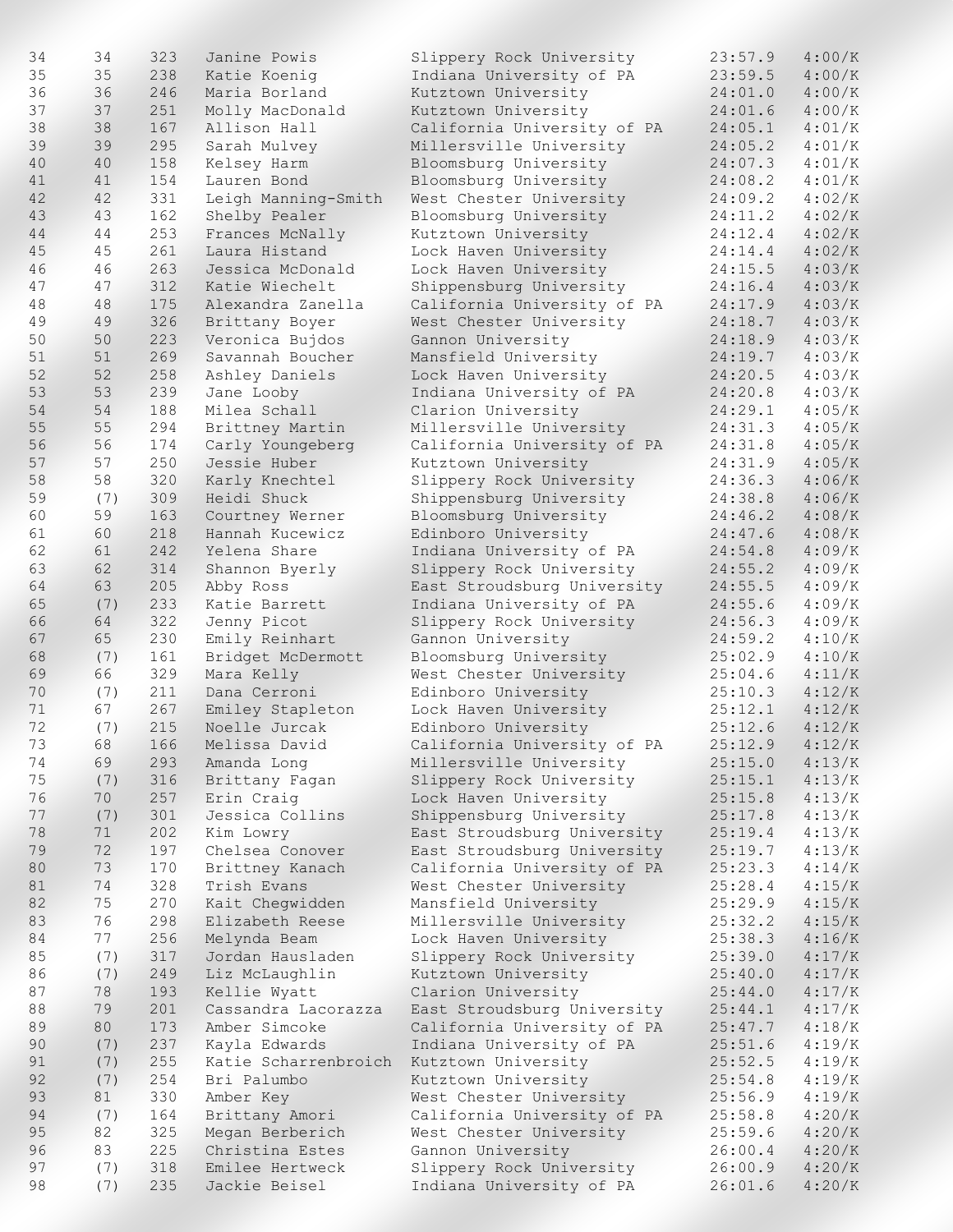| 99  | (7) | 159 | Bridget Krecko                          | Bloomsburg University       | 26:03.9 | 4:21/K |
|-----|-----|-----|-----------------------------------------|-----------------------------|---------|--------|
| 100 | (7) | 334 | Cayla Rimkis                            | West Chester University     | 26:06.1 | 4:21/K |
| 101 | (7) | 204 | Chelsea Morales                         | East Stroudsburg University | 26:07.6 | 4:21/K |
| 102 | (7) | 333 | Lindsay Reindl                          | West Chester University     | 26:12.5 | 4:22/K |
| 103 | 84  | 284 | Jonna Schaper                           | Mercyhurst University       | 26:17.8 | 4:23/K |
| 104 | (7) | 199 | Emily Haws                              | East Stroudsburg University | 26:18.6 | 4:23/K |
| 105 | 85  | 226 | Ali Gunns                               | Gannon University           | 26:19.9 | 4:23/K |
| 106 | 86  | 278 | Hannah Fertig                           | Mercyhurst University       | 26:22.2 | 4:24/K |
| 107 | 87  | 290 | Sarah Fink                              | Millersville University     | 26:22.7 | 4:24/K |
| 108 | 88  | 277 | Sarah Chuzie                            | Mercyhurst University       | 26:23.4 | 4:24/K |
| 109 | 89  | 272 | Amy Lee                                 | Mansfield University        | 26:24.4 | 4:24/K |
| 110 | 90  | 281 | Amanda Marley                           | Mercyhurst University       | 26:27.4 | 4:25/K |
| 111 | 91  | 187 | Sarah Loughner                          | Clarion University          | 26:30.5 | 4:25/K |
| 112 | (7) | 208 | Chelsea Wootten                         | East Stroudsburg University | 26:31.7 | 4:25/K |
| 113 | 92  | 276 | Kristen Von Beveren                     | Mansfield University        | 26:33.6 | 4:26/K |
| 114 | 93  | 265 | Corina Robbins                          | Lock Haven University       | 26:39.6 | 4:27/K |
| 115 | 94  | 280 | Mary Mancuso                            | Mercyhurst University       | 26:39.9 | 4:27/K |
| 116 | 95  | 283 | Rebecca Reichbaum                       | Mercyhurst University       | 26:43.2 | 4:27/K |
| 117 | (7) | 335 | Rachel Wynn                             | West Chester University     | 26:45.2 | 4:28/K |
| 118 | 96  | 222 | Kenzi Buckham                           | Gannon University           | 26:46.8 | 4:28/K |
| 119 | 97  | 224 | Kathleen Driving Hawk Gannon University |                             | 26:56.8 | 4:29/K |
| 120 | (7) | 227 | Abby Hansgen                            | Gannon University           | 27:10.1 | 4:32/K |
| 121 | 98  | 288 | Mallory Austin                          | Millersville University     | 27:14.5 | 4:32/K |
| 122 | 99  | 282 | Anna Polaski                            | Mercyhurst University       | 27:17.1 | 4:33/K |
| 123 | (7) | 156 | Kate Dodds                              | Bloomsburg University       | 27:19.9 | 4:33/K |
| 124 | (7) | 231 | Natalie Richard                         | Gannon University           | 27:30.2 | 4:35/K |
| 125 | 100 | 289 | Victoria Carroll                        | Millersville University     | 27:33.9 | 4:36/K |
| 126 | 101 | 194 | Katie Zents                             | Clarion University          | 27:35.3 | 4:36/K |
| 127 | (7) | 259 | Shannon Fox                             | Lock Haven University       | 27:37.4 | 4:36/K |
| 128 | (7) | 292 | Emily Leighow                           | Millersville University     | 27:50.0 | 4:38/K |
| 129 | (7) | 286 | Hillary Sullivan                        | Mercyhurst University       | 28:03.6 | 4:41/K |
| 130 | (7) | 232 | Carly Vicary                            | Gannon University           | 28:06.4 | 4:41/K |
| 131 | (7) | 297 | Megan O'Neill                           | Millersville University     | 28:08.2 | 4:41/K |
| 132 | 102 | 275 | Rachel Tylock                           | Mansfield University        | 28:14.6 | 4:42/K |
| 133 | (7) | 296 | Kayla Naughton                          | Millersville University     | 28:27.3 | 4:45/K |
| 134 | 103 | 192 | Laura Walter                            | Clarion University          | 28:31.6 | 4:45/K |
| 135 | (7) | 262 | Katie Kravitz                           | Lock Haven University       | 28:35.3 | 4:46/K |
| 136 | (7) | 287 | Rebecca Wheeling                        | Mercyhurst University       | 28:35.9 | 4:46/K |
| 137 | (7) | 260 | Erin Harklerode                         | Lock Haven University       | 29:18.9 | 4:53/K |
| 138 | (7) | 190 | Susan Timko                             | Clarion University          | 29:25.6 | 4:54/K |

# TEAM SCORE

# 1. Shippensburg University Total: Points 62

|                |     |                          | 1:53:56.2      | Average Time: 22:47.2 |             |            |             |
|----------------|-----|--------------------------|----------------|-----------------------|-------------|------------|-------------|
|                |     |                          | <b>Overall</b> | <b>Cum</b>            |             | <b>Cum</b> | Time        |
|                |     | <b>Place Bib No Name</b> | <b>Place</b>   | <b>Place</b>          | <b>Time</b> | Time       | <b>Back</b> |
|                | 310 | Katie Spratford          |                |                       | 21:32.1     | 21:32.1    | 0:00.0      |
| $\overline{2}$ | 306 | Amanda Raudabaugh        | 8              | 9                     | 22:43.8     | 44:16.0    | 1:11.7      |
| 3              | 308 | Emma Shank               | 9              | 18                    | 22:45.9     | 1:07:01.9  | 1:13.7      |
| $\overline{4}$ | 311 | Heather Weiss            | 20             | 38                    | 23:21.8     | 1:30:23.8  | 1:49.6      |
| 5              | 304 | Caitlin Perry            | 24             | 62                    | 23:32.4     | 1:53:56.2  | 2:00.3      |
| 6              | 307 | April Schlusser          | 26             | 88                    | 23:35.5     | 2:17:31.7  | 2:03.3      |
| $7^{\circ}$    | 312 | Katie Wiechelt           | 47             | 135                   | 24:16.4     | 2:41:48.2  | 2:44.2      |
| 8              | 309 | Heidi Shuck              | More Than 7    |                       | 24:38.8     | 3:06:27.0  | 3:06.7      |
| 9              | 301 | Jessica Collins          | More Than 7    |                       | 25:17.8     | 3:31:44.9  | 3:45.7      |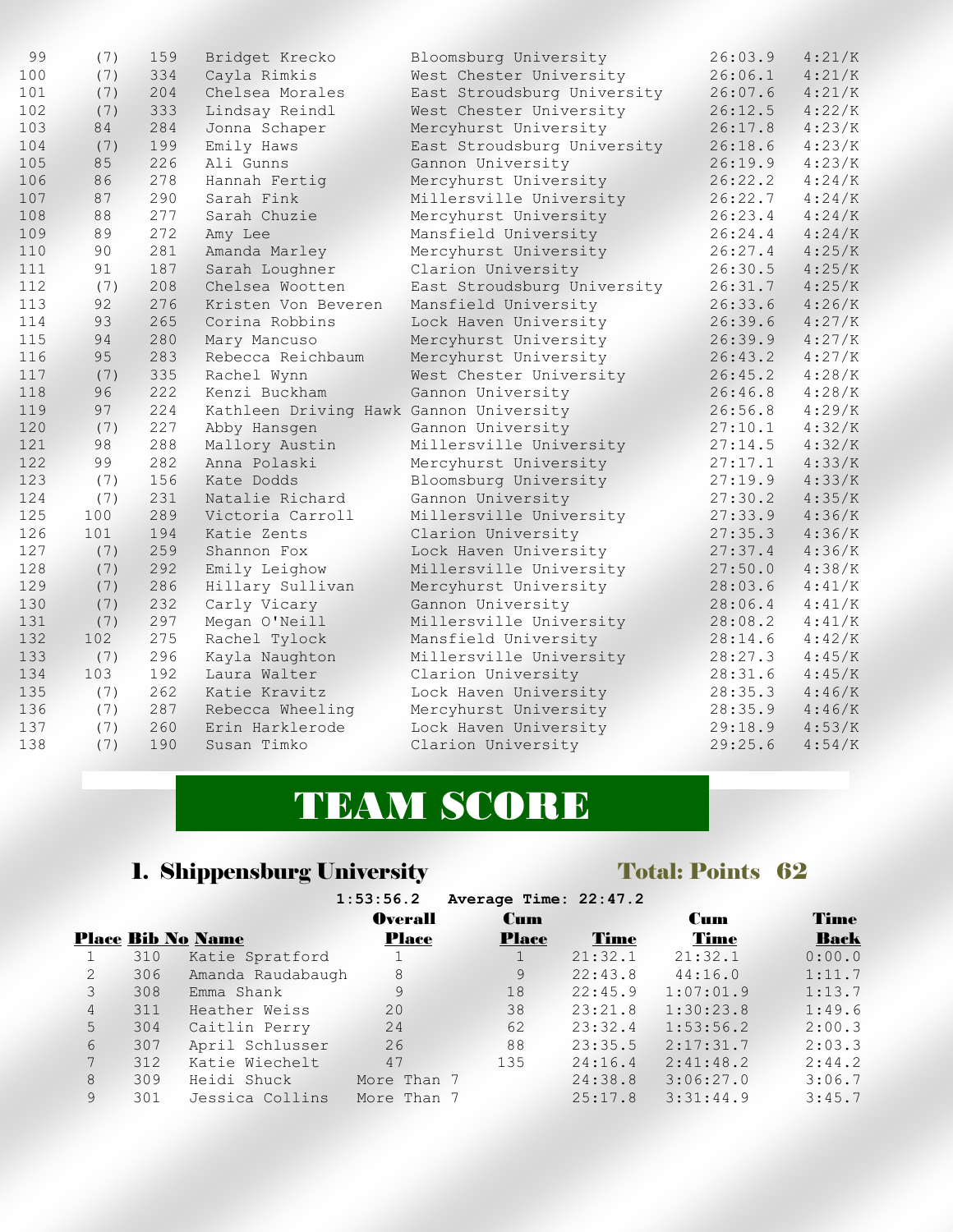# 2. Edinboro University Total: Points 73

|                |                          |                     | 1:55:04.1 Average Time: 23:00.8 |              |         |             |        |
|----------------|--------------------------|---------------------|---------------------------------|--------------|---------|-------------|--------|
|                |                          |                     | <b>Overall</b>                  | <b>Cum</b>   |         | <b>Cum</b>  | Time   |
|                | <b>Place Bib No Name</b> |                     | <b>Place</b>                    | <b>Place</b> | Time    | <b>Time</b> | Back   |
|                | 217                      | Sarah Krolick       | $\overline{4}$                  | 4            | 22:27.9 | 22:27.9     | 0:00.0 |
| $\overline{2}$ | 213                      | Kacey Gibson        | 6                               | 10           | 22:34.8 | 45:02.8     | 0:06.8 |
| 3              | 209                      | Emily Ahrens        | 13                              | 23           | 22:56.1 | 1:07:59.0   | 0:28.2 |
| $\overline{4}$ | 214                      | Kasey Jones         | 21                              | 44           | 23:25.5 | 1:31:24.5   | 0:57.5 |
| 5              | 210                      | Elizabeth Budzinski | 29                              | 73           | 23:39.6 | 1:55:04.1   | 1:11.6 |
| 6              | 219                      | Megan Maffett       | 33                              | 106          | 23:55.4 | 2:18:59.6   | 1:27.4 |
|                | 218                      | Hannah Kucewicz     | 60                              | 166          | 24:47.6 | 2:43:47.2   | 2:19.6 |
| 8              | 211                      | Dana Cerroni        | More Than 7                     |              | 25:10.3 | 3:08:57.6   | 2:42.4 |
| 9              | 215                      | Noelle Jurcak       | More Than 7                     |              | 25:12.6 | 3:34:10.3   | 2:44.7 |
|                |                          |                     |                                 |              |         |             |        |

## 3. Indiana University of PA Total: Points 89 **1:56:03.8 Average Time: 23:12.7**

|                |                          | 1:30:03.0           |                | Average Time: 23:12.7 |         |           |        |
|----------------|--------------------------|---------------------|----------------|-----------------------|---------|-----------|--------|
|                |                          |                     | <b>Overall</b> | <b>Cum</b>            |         | Cum       | Time   |
|                | <b>Place Bib No Name</b> |                     | <b>Place</b>   | <b>Place</b>          | Time    | Time      | Back   |
|                | 234                      | Stephanie Beaudette | 10             | 10                    | 22:46.3 | 22:46.3   | 0:00.0 |
| $\overline{2}$ | 243                      | Alyssa Taddie       | 11             | 21                    | 22:48.1 | 45:34.4   | 0:01.7 |
| 3              | 241                      | Rachel Magliane     | 16             | 37                    | 23:13.3 | 1:08:47.8 | 0:26.9 |
| 4              | 244                      | Samantha Thompson   | 17             | 54                    | 23:16.5 | 1:32:04.3 | 0:30.1 |
| 5              | 238                      | Katie Koenig        | 35             | 89                    | 23:59.5 | 1:56:03.8 | 1:13.1 |
| 6              | 239                      | Jane Looby          | 53             | 142                   | 24:20.8 | 2:20:24.6 | 1:34.4 |
| 7              | 242                      | Yelena Share        | 61             | 203                   | 24:54.8 | 2:45:19.5 | 2:08.4 |
| 8              | 233                      | Katie Barrett       | More Than 7    |                       | 24:55.6 | 3:10:15.1 | 2:09.2 |
| 9              | 237                      | Kayla Edwards       | More Than 7    |                       | 25:51.6 | 3:36:06.7 | 3:05.2 |
| 10             | 235                      | Jackie Beisel       | More Than 7    |                       | 26:01.6 | 4:02:08.4 | 3:15.2 |
|                |                          |                     |                |                       |         |           |        |

# **4. Bloomsburg University Total: Points 139**

|                |                          | 1:37:13.7         |                | Average Time: 23:20.7 |         |            |             |
|----------------|--------------------------|-------------------|----------------|-----------------------|---------|------------|-------------|
|                |                          |                   | <b>Overall</b> | <b>Cum</b>            |         | <b>Cum</b> | Time        |
|                | <b>Place Bib No Name</b> |                   | <b>Place</b>   | <b>Place</b>          | Time    | Time       | <b>Back</b> |
|                | 155                      | Victoria Davis    | 2              | 2                     | 21:42.1 | 21:42.1    | 0:00.0      |
| 2              | 157                      | Katie Filemyr     | 25             | 27                    | 23:34.8 | 45:16.9    | 1:52.7      |
| 3              | 160                      | Lauren Lehman     | 31             | 58                    | 23:41.2 | 1:08:58.1  | 1:59.1      |
| $\overline{4}$ | 158                      | Kelsey Harm       | 40             | 98                    | 24:07.3 | 1:33:05.5  | 2:25.2      |
| 5              | 154                      | Lauren Bond       | 41             | 139                   | 24:08.2 | 1:57:13.7  | 2:26.1      |
| 6              | 162                      | Shelby Pealer     | 43             | 182                   | 24:11.2 | 2:21:24.9  | 2:29.1      |
|                | 163                      | Courtney Werner   | 59             | 241                   | 24:46.2 | 2:46:11.2  | 3:04.1      |
| 8              | 161                      | Bridget McDermott | More Than 7    |                       | 25:02.9 | 3:11:14.1  | 3:20.8      |
| 9              | 159                      | Bridget Krecko    | More Than 7    |                       | 26:03.9 | 3:37:18.0  | 4:21.8      |
| 10             | 156                      | Kate Dodds        | More Than 7    |                       | 27:19.9 | 4:04:38.0  | 5:37.8      |
|                |                          |                   |                |                       |         |            |             |

**1:57:13.7 Average Time: 23:26.7**

# **5. Kutztown University Total: Points 142**

|                |                          | 1:58:13.5            |                |             | Average Time: 23:38.7 |         |           |             |
|----------------|--------------------------|----------------------|----------------|-------------|-----------------------|---------|-----------|-------------|
|                |                          |                      | <b>Overall</b> |             | <b>Cum</b>            |         | Cum       | Time        |
|                | <b>Place Bib No Name</b> |                      | <b>Place</b>   |             | <b>Place</b>          | Time    | Time      | <b>Back</b> |
|                | 247                      | Stephanie Borland    |                |             |                       | 22:38.8 | 22:38.8   | 0:00.0      |
| $\overline{2}$ | 248                      | Jen Cleary           | 30             |             | 37                    | 23:40.4 | 46:19.3   | 1:01.5      |
| $\mathcal{E}$  | 252                      | Corinne Manela       | 32             |             | 69                    | 23:51.4 | 1:10:10.7 | 1:12.5      |
| $\overline{4}$ | 246                      | Maria Borland        | 36             |             | 105                   | 24:01.0 | 1:34:11.8 | 1:22.2      |
| 5              | 251                      | Molly MacDonald      | 37             |             | 142                   | 24:01.6 | 1:58:13.5 | 1:22.8      |
| 6              | 253                      | Frances McNally      | 44             |             | 186                   | 24:12.4 | 2:22:25.9 | 1:33.5      |
| $7^{\circ}$    | 250                      | Jessie Huber         | 57             |             | 243                   | 24:31.9 | 2:46:57.8 | 1:53.0      |
| 8              | 249                      | Liz McLaughlin       |                | More Than 7 |                       | 25:40.0 | 3:12:37.9 | 3:01.1      |
| 9              | 255                      | Katie Scharrenbroich |                | More Than 7 |                       | 25:52.5 | 3:38:30.4 | 3:13.7      |
| 10             | 254                      | Bri Palumbo          |                | More Than 7 |                       | 25:54.8 | 4:04:25.3 | 3:16.0      |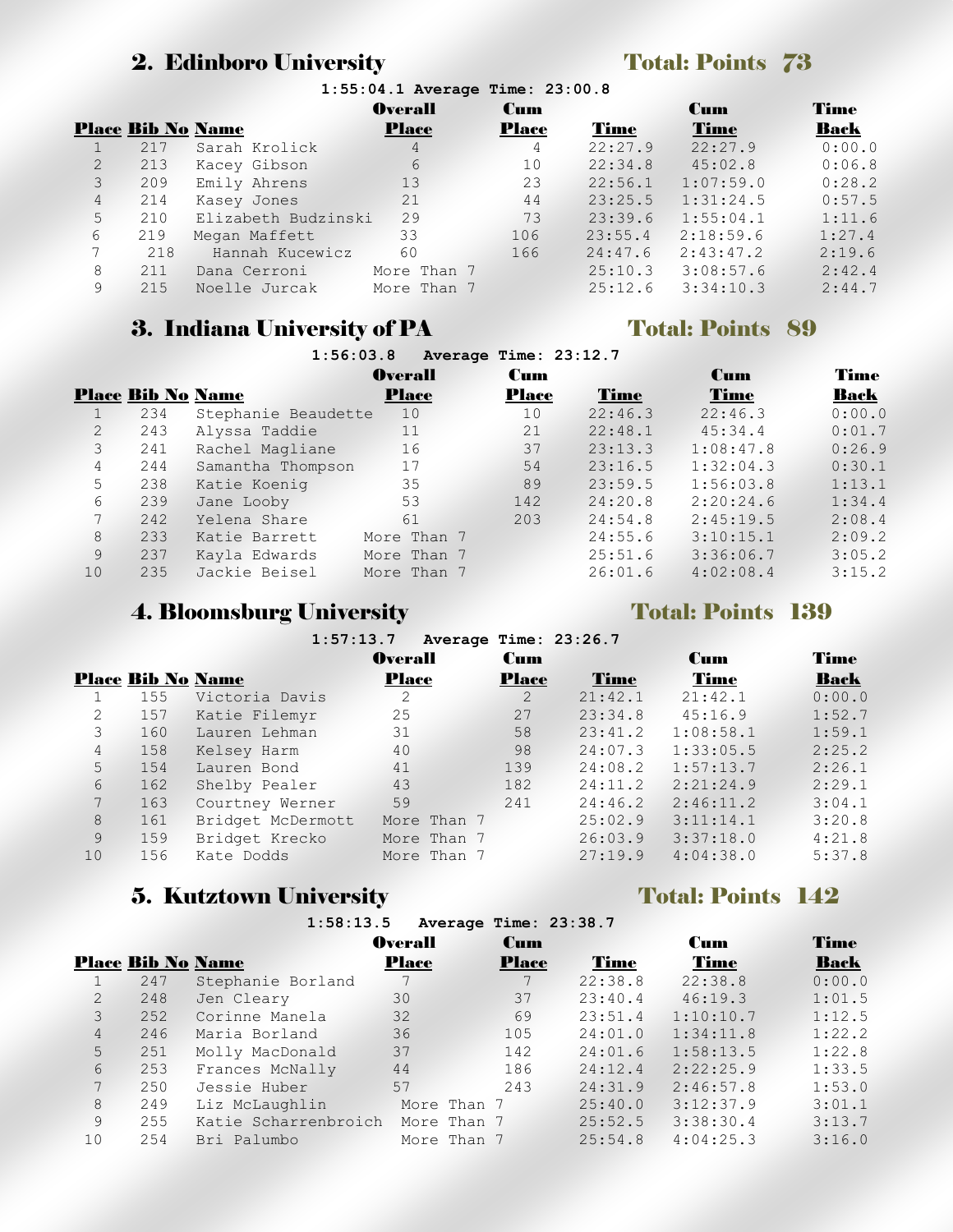# 6. Slippery Rock University Total: Points 149

|                |                          |                  | <b>Overall</b> | <b>Cum</b>   |         | <b>Cum</b>  | Time        |
|----------------|--------------------------|------------------|----------------|--------------|---------|-------------|-------------|
|                | <b>Place Bib No Name</b> |                  | <b>Place</b>   | <b>Place</b> | Time    | <b>Time</b> | <b>Back</b> |
|                | 315                      | Stephanie Case   | 12             | 12           | 22:49.5 | 22:49.5     | 0:00.0      |
| $\overline{2}$ | 324                      | Kara Styles      | 18             | 30           | 23:17.3 | 46:06.9     | 0:27.8      |
| 3              | 321                      | Abby Michaelian  | 27             | 57           | 23:35.8 | 1:09:42.8   | 0:46.2      |
| $\overline{4}$ | 323                      | Janine Powis     | 34             | 91           | 23:57.9 | 1:33:40.7   | 1:08.3      |
| 5              | 320                      | Karly Knechtel   | 58             | 149          | 24:36.3 | 1:58:17.1   | 1:46.7      |
| 6              | 314                      | Shannon Byerly   | 62             | 211          | 24:55.2 | 2:23:12.3   | 2:05.6      |
| 7              | 322                      | Jenny Picot      | 64             | 275          | 24:56.3 | 2:48:08.7   | 2:06.7      |
| 8              | 316                      | Brittany Fagan   | More Than 7    |              | 25:15.1 | 3:13:23.8   | 2:25.5      |
| 9              | 317                      | Jordan Hausladen | More Than 7    |              | 25:39.0 | 3:39:02.9   | 2:49.4      |
| 10             | 318                      | Emilee Hertweck  | More Than 7    |              | 26:00.9 | 4:05:03.8   | 3:11.3      |

# **7. East Stroutsburg University Total: Points 171**

|    |                          | 1:59:02.0           |                | Average Time: 23:48.4 |         |            |        |
|----|--------------------------|---------------------|----------------|-----------------------|---------|------------|--------|
|    |                          |                     | <b>Overall</b> | Cum                   |         | <b>Cum</b> | Time   |
|    | <b>Place Bib No Name</b> |                     | <b>Place</b>   | Place                 | Time    | Time       | Back   |
|    | 198                      | Corinne Fitzgerald  | 3              | 3                     | 22:23.8 | 22:23.8    | 0:00.0 |
| 2  | 207                      | Kim Wernerspach     | 15             | 18                    | 23:02.7 | 45:26.6    | 0:38.8 |
| 3  | 203                      | Rosie Mascoli       | 19             | 37                    | 23:20.4 | 1:08:47.0  | 0:56.5 |
| 4  | 205                      | Abby Ross           | 63             | 100                   | 24:55.5 | 1:33:42.6  | 2:31.7 |
| 5  | 202                      | Kim Lowry           | 71             | 171                   | 25:19.4 | 1:59:02.0  | 2:55.5 |
| 6  | 197                      | Chelsea Conover     | 72             | 243                   | 25:19.7 | 2:24:21.7  | 2:55.8 |
| 7  | 201                      | Cassandra Lacorazza | 79             | 322                   | 25:44.1 | 2:50:05.9  | 3:20.2 |
| 8  | 204                      | Chelsea Morales     | More Than 7    |                       | 26:07.6 | 3:16:13.5  | 3:43.8 |
| 9  | 199                      | Emily Haws          | More Than 7    |                       | 26:18.6 | 3:42:32.2  | 3:54.7 |
| 10 | 208                      | Chelsea Wootten     | More Than 7    |                       | 26:31.7 | 4:09:03.9  | 4:07.8 |

# 8. West Chester University Total: Points 236

|                |     | 2:01:32.9                |                | Average Time: 24:18.5 |         |            |        |
|----------------|-----|--------------------------|----------------|-----------------------|---------|------------|--------|
|                |     |                          | <b>Overall</b> | <b>Cum</b>            |         | <b>Cum</b> | Time   |
|                |     | <b>Place Bib No Name</b> | <b>Place</b>   | <b>Place</b>          | Time    | Time       | Back   |
|                | 327 | Amanda Eisman            | 5              | 5                     | 22:31.9 | 22:31.9    | 0:00.0 |
| 2              | 331 | Leigh Manning-Smith      | 42             | 47                    | 24:09.2 | 46:41.1    | 1:37.2 |
| 3              | 326 | Brittany Boyer           | 49             | 96                    | 24:18.7 | 1:10:59.8  | 1:46.7 |
| $\overline{4}$ | 329 | Mara Kelly               | 66             | 162                   | 25:04.6 | 1:36:04.5  | 2:32.7 |
| 5              | 328 | Trish Evans              | 74             | 236                   | 25:28.4 | 2:01:32.9  | 2:56.4 |
| 6              | 330 | Amber Key                | 81             | 317                   | 25:56.9 | 2:27:29.9  | 3:25.0 |
| 7              | 325 | Megan Berberich          | 82             | 399                   | 25:59.6 | 2:53:29.5  | 3:27.7 |
| 8              | 334 | Cayla Rimkis             | More Than 7    |                       | 26:06.1 | 3:19:35.7  | 3:34.2 |
| 9              | 333 | Lindsay Reindl           | More Than 7    |                       | 26:12.5 | 3:45:48.3  | 3:40.6 |
| 10             | 335 | Rachel Wynn              | More Than 7    |                       | 26:45.2 | 4:12:33.5  | 4:13.2 |

## 9. California University of PA Total: Points 238 **2:01:45.2 Average Time: 24:21.0**

|                |                          |                   | Z.VI.4J.Z AVELAYE ILME. Z4.ZI.V |              |         |           |        |
|----------------|--------------------------|-------------------|---------------------------------|--------------|---------|-----------|--------|
|                |                          |                   | <b>Overall</b>                  | <b>Cum</b>   |         | Cum       | Time   |
|                | <b>Place Bib No Name</b> |                   | <b>Place</b>                    | <b>Place</b> | Time    | Time      | Back   |
|                | 171                      | Erin Kling        | 28                              | 28           | 23:37.3 | 23:37.3   | 0:00.0 |
| 2              | 167                      | Allison Hall      | 38                              | 66           | 24:05.1 | 47:42.4   | 0:27.8 |
| 3              | 175                      | Alexandra Zanella | 48                              | 114          | 24:17.9 | 1:12:00.4 | 0:40.6 |
| $\overline{4}$ | 174                      | Carly Youngeberg  | 56                              | 170          | 24:31.8 | 1:36:32.2 | 0:54.5 |
| 5              | 166                      | Melissa David     | 68                              | 238          | 25:12.9 | 2:01:45.2 | 1:35.6 |
| 6              | 170                      | Brittney Kanach   | 73                              | 311          | 25:23.3 | 2:27:08.6 | 1:46.0 |
| 7              | 173                      | Amber Simcoke     | 80                              | 391          | 25:47.7 | 2:52:56.3 | 2:10.4 |
| 8              | 164                      | Brittany Amori    | More Than 7                     |              | 25:58.8 | 3:18:55.2 | 2:21.4 |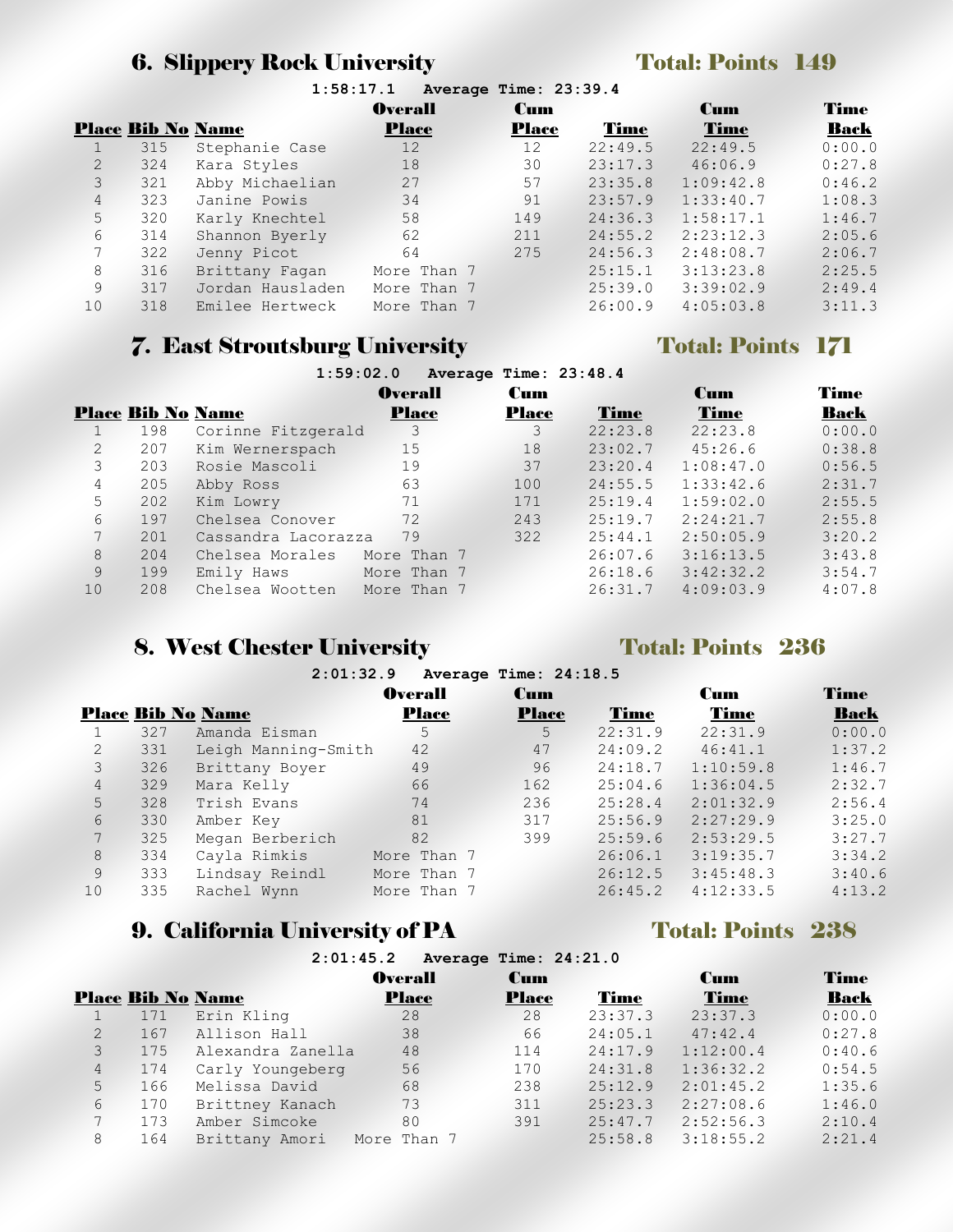# 10. Clarion University Total: Points 260

|                | 2:03:14.3<br>Average Time: 24:38.8 |                |                |              |             |            |        |  |  |
|----------------|------------------------------------|----------------|----------------|--------------|-------------|------------|--------|--|--|
|                |                                    |                | <b>Overall</b> | <b>Cum</b>   |             | <b>Cum</b> | Time   |  |  |
|                | <b>Place Bib No Name</b>           |                | <b>Place</b>   | <b>Place</b> | <b>Time</b> | Time       | Back   |  |  |
|                | 189                                | Ciara Shorts   | 14             | 14           | 22:59.8     | 22:59.8    | 0:00.0 |  |  |
| 2              | 191                                | Megan Toddy    | 23             | 37           | 23:30.8     | 46:30.6    | 0:30.9 |  |  |
| 3              | 188                                | Milea Schall   | 54             | 91           | 24:29.1     | 1:10:59.7  | 1:29.2 |  |  |
| $\overline{4}$ | 193                                | Kellie Wyatt   | 78             | 169          | 25:44.0     | 1:36:43.7  | 2:44.2 |  |  |
| 5              | 187                                | Sarah Loughner | 91             | 260          | 26:30.5     | 2:03:14.3  | 3:30.7 |  |  |
| 6              | 194                                | Katie Zents    | 101            | 361          | 27:35.3     | 2:30:49.6  | 4:35.5 |  |  |
| 7              | 192                                | Laura Walter   | 103            | 464          | 28:31.6     | 2:59:21.3  | 5:31.8 |  |  |
| 8              | 190                                | Susan Timko    | More Than 7    |              | 29:25.6     | 3:28:47.0  | 6:25.8 |  |  |
|                |                                    |                |                |              |             |            |        |  |  |

# 11. Lock Haven University Total: Points 280

|                |                          |                  | 2:03:18.4      | Average Time: 24:39.7 |             |             |        |
|----------------|--------------------------|------------------|----------------|-----------------------|-------------|-------------|--------|
|                |                          |                  | <b>Overall</b> | <b>Cum</b>            |             | <b>Cum</b>  | Time   |
|                | <b>Place Bib No Name</b> |                  | <b>Place</b>   | <b>Place</b>          | <b>Time</b> | <b>Time</b> | Back   |
|                | 261                      | Laura Histand    | 45             | 45                    | 24:14.4     | 24:14.4     | 0:00.0 |
| $\overline{2}$ | 263                      | Jessica McDonald | 46             | 91                    | 24:15.5     | 48:29.9     | 0:01.0 |
| 3              | 258                      | Ashley Daniels   | 52             | 143                   | 24:20.5     | 1:12:50.4   | 0:06.0 |
| $\overline{4}$ | 267                      | Emiley Stapleton | 67             | 210                   | 25:12.1     | 1:38:02.6   | 0:57.6 |
| 5              | 257                      | Erin Craig       | 70             | 280                   | 25:15.8     | 2:03:18.4   | 1:01.4 |
| 6              | 256                      | Melynda Beam     | 77             | 357                   | 25:38.3     | 2:28:56.8   | 1:23.9 |
| 7              | 265                      | Corina Robbins   | 93             | 450                   | 26:39.6     | 2:55:36.5   | 2:25.2 |
| 8              | 259                      | Shannon Fox      | More Than 7    |                       | 27:37.4     | 3:23:13.9   | 3:22.9 |
| 9              | 262                      | Katie Kravitz    | More Than 7    |                       | 28:35.3     | 3:51:49.3   | 4:20.9 |
| 10             | 260                      | Erin Harklerode  | More Than 7    |                       | 29:18.9     | 4:21:08.2   | 5:04.5 |

# 12. Gannon University Total: Points 305

|    | 2.09.00.0<br>Wherede Trime: 20:01.0 |                          |                |  |              |         |            |        |  |
|----|-------------------------------------|--------------------------|----------------|--|--------------|---------|------------|--------|--|
|    |                                     |                          | <b>Overall</b> |  | Cum          |         | <b>Cum</b> | Time   |  |
|    | <b>Place Bib No Name</b>            |                          | <b>Place</b>   |  | <b>Place</b> | Time    | Time       | Back   |  |
|    | 221                                 | Nicole Bubie             | 22             |  | 22           | 23:28.1 | 23:28.1    | 0:00.0 |  |
| 2  | 223                                 | Veronica Bujdos          | 50             |  | 72           | 24:18.9 | 47:47.0    | 0:50.8 |  |
| 3  | 230                                 | Emily Reinhart           | 65             |  | 137          | 24:59.2 | 1:12:46.2  | 1:31.1 |  |
| 4  | 225                                 | Christina Estes          | 83             |  | 220          | 26:00.4 | 1:38:46.6  | 2:32.3 |  |
| 5  | 226                                 | Ali Gunns                | 85             |  | 305          | 26:19.9 | 2:05:06.6  | 2:51.7 |  |
| 6  | 222                                 | Kenzi Buckham            | 96             |  | 401          | 26:46.8 | 2:31:53.4  | 3:18.7 |  |
|    | 224                                 | Kathleen Driving Hawk 97 |                |  | 498          | 26:56.8 | 2:58:50.3  | 3:28.7 |  |
| 8  | 227                                 | Abby Hansgen             | More Than 7    |  |              | 27:10.1 | 3:26:00.4  | 3:42.0 |  |
| 9  | 231                                 | Natalie Richard          | More Than 7    |  |              | 27:30.2 | 3:53:30.7  | 4:02.1 |  |
| 10 | 232                                 | Carly Vicary             | More Than 7    |  |              | 28:06.4 | 4:21:37.1  | 4:38.2 |  |
|    |                                     |                          |                |  |              |         |            |        |  |

**2:05:06.6 Average Time: 25:01.3**

# 13. Millerville University Total: Points 62

|                | 2:05:46.6<br>Average Time: 25:09.3 |                  |                |              |         |             |        |  |
|----------------|------------------------------------|------------------|----------------|--------------|---------|-------------|--------|--|
|                |                                    |                  | <b>Overall</b> | <b>Cum</b>   |         | <b>Cum</b>  | Time   |  |
|                | <b>Place Bib No Name</b>           |                  | Place          | <b>Place</b> | Time    | <b>Time</b> | Back   |  |
|                | 295                                | Sarah Mulvey     | 39             | 39           | 24:05.2 | 24:05.2     | 0:00.0 |  |
| $\overline{2}$ | 294                                | Brittney Martin  | 55             | 94           | 24:31.3 | 48:36.5     | 0:26.0 |  |
| 3              | 293                                | Amanda Long      | 69             | 163          | 25:15.0 | 1:13:51.6   | 1:09.8 |  |
| $\overline{4}$ | 298                                | Elizabeth Reese  | 76             | 239          | 25:32.2 | 1:39:23.9   | 1:27.0 |  |
| 5              | 290                                | Sarah Fink       | 87             | 326          | 26:22.7 | 2:05:46.6   | 2:17.5 |  |
| 6              | 288                                | Mallory Austin   | 98             | 424          | 27:14.5 | 2:33:01.1   | 3:09.2 |  |
| 7              | 289                                | Victoria Carroll | 100            | 524          | 27:33.9 | 3:00:35.1   | 3:28.7 |  |
| 8              | 292                                | Emily Leighow    | More Than 7    |              | 27:50.0 | 3:28:25.1   | 3:44.7 |  |
| 9              | 297                                | Megan O'Neill    | More Than 7    |              | 28:08.2 | 3:56:33.4   | 4:03.0 |  |
| 10             | 296                                | Kayla Naughton   | More Than 7    |              | 28:27.3 | 4:25:00.7   | 4:22.0 |  |